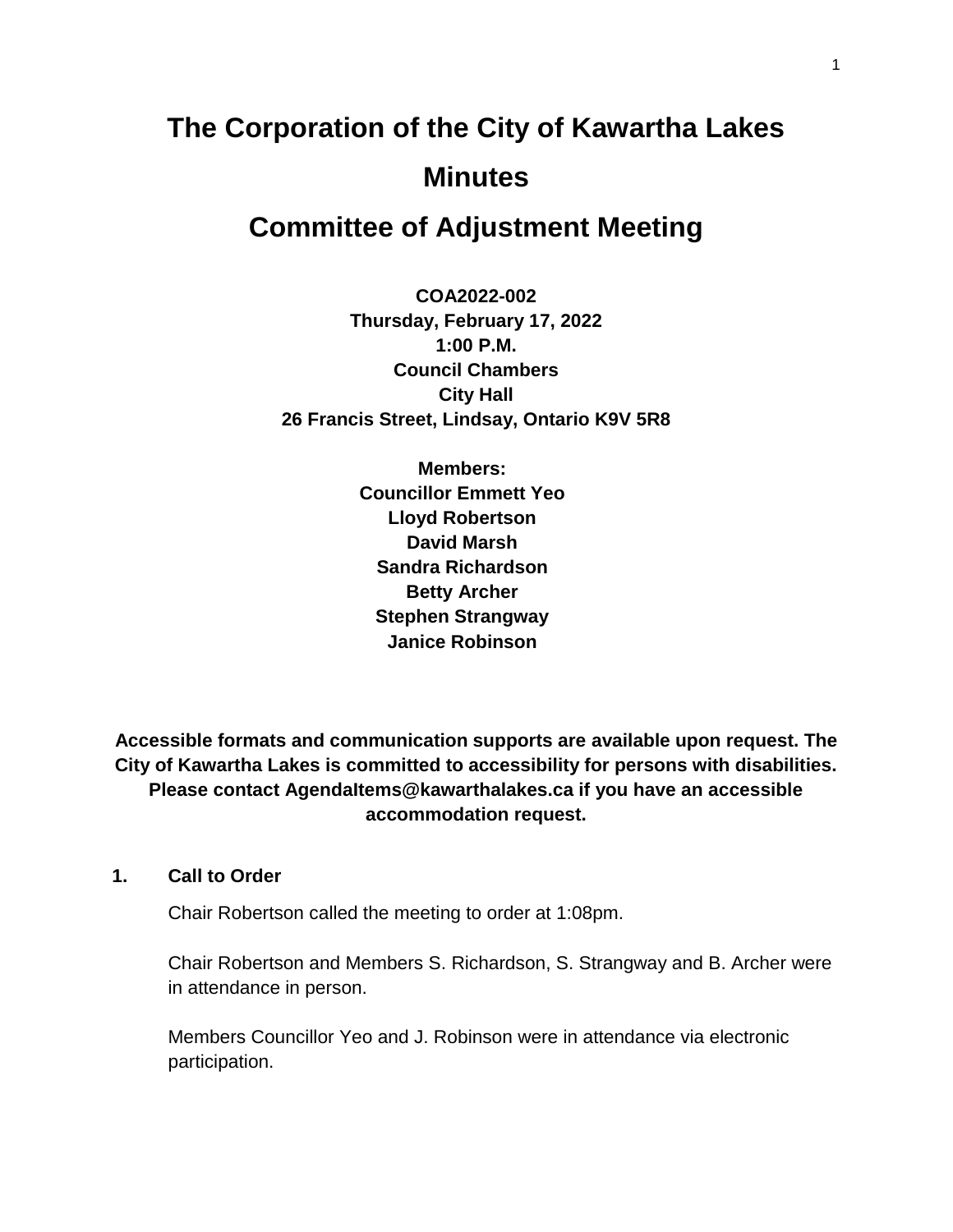Staff, L. Barrie, Manager of Planning and C. Crockford, Recording Secretary, were in attendance in person.

Staff, D. Harding, Planner II, K. Stainton, Planner II, M. LaHay Secretary-Treasurer and S. Murchison, Chief Building Official were in attendance via electronic participation.

Absent: Member D. Marsh.

## **2. Administrative Business**

- 2.1 Adoption of Agenda
- 2.1.1 COA2022-02.2.1.1.

February 17, 2022 Committee of Adjustment Agenda

The Chair asked for a motion to amend the agenda to change the sequence of reports to be heard first under New Application for Minor Variance being Report Item 3.1.3.COA2022-011 and Report Item 3.1.4 COA2022-012 to be heard, then continue with Item 3.1.1 onward.

**CA2022-013 Moved By** S. Strangway **Seconded By** S. Richardson

**That** the agenda for February 17, 2022 meeting be approved as amended.

Items 3.1.3 COA2022-001 and 3.1.4 COA2022-012 be the first applications to be heard consecutively at the beginning of the meeting.

**Carried**

2.2 Declaration of Pecuniary Interest

There were no declarations of pecuniary interest disclosed.

- 2.3 Adoption of Minutes
- 2.3.1 COA2022-01.2.3.1.

January 20, 2022 Committee of Adjustment Minutes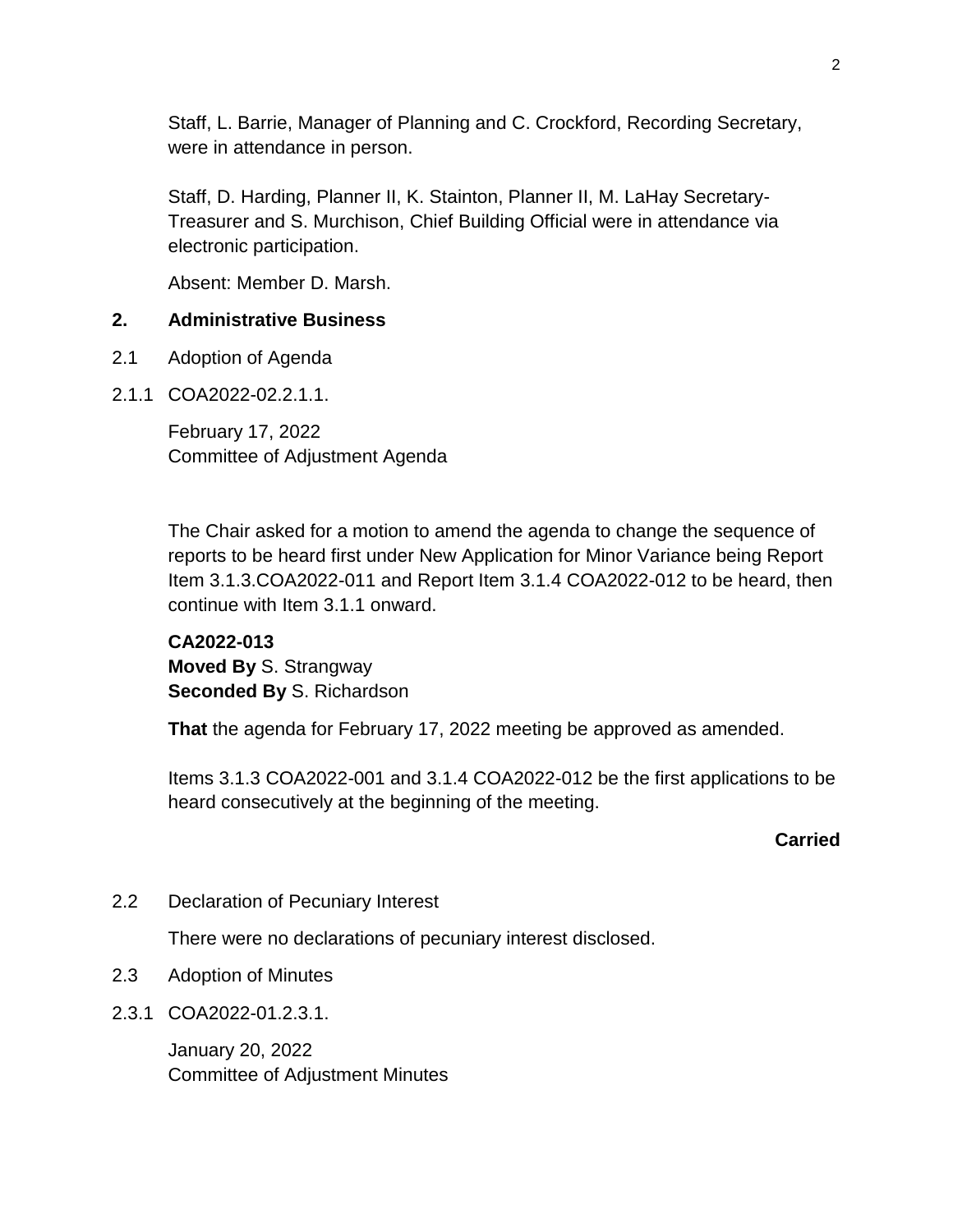## **CA2022-014 Moved By** B. Archer **Seconded By** J. Robinson

**That** the minutes of the previous meeting held January 20, 2022 be adopted as printed.

**Carried**

#### **3. New Applications**

3.1 Minor Variances

#### 3.1.3 COA2022-011

Kent Stainton, Planner II File Number: D20-2022-005 Location: 26 Murray Street (retained) Lot 111, Plan 25 Former Village of Fenelon Falls Owner: Nathaniel Stinson-James Applicant: Tom deBoer, TD Consulting Inc.

Mr. Stainton summarized Report COA2022-011, to request relief in order to fulfill a condition of provisional Consent associated with the creation of a new lot as part of Consent File D03-2020-039: Section 4.3.2 (b) to reduce the minimum lot frontage requirement from 18 metres to 15.18 metres. Section 4.3.2. (c)(iii) to reduce the minimum interior side yard requirement from 5.2 metres to 3.5 metres.

The application is associated with Minor Variance File D20-2022-006.

Since the writing of the report, comments were received from Community Services Division stating no concerns with the proposal.

Staff stated the application meets the four tests for minor variance. Staff respectfully recommends the application be granted subject to the conditions identified within the report.

The Applicant. Mr. deBoer, TD Consulting Inc. was present via electronic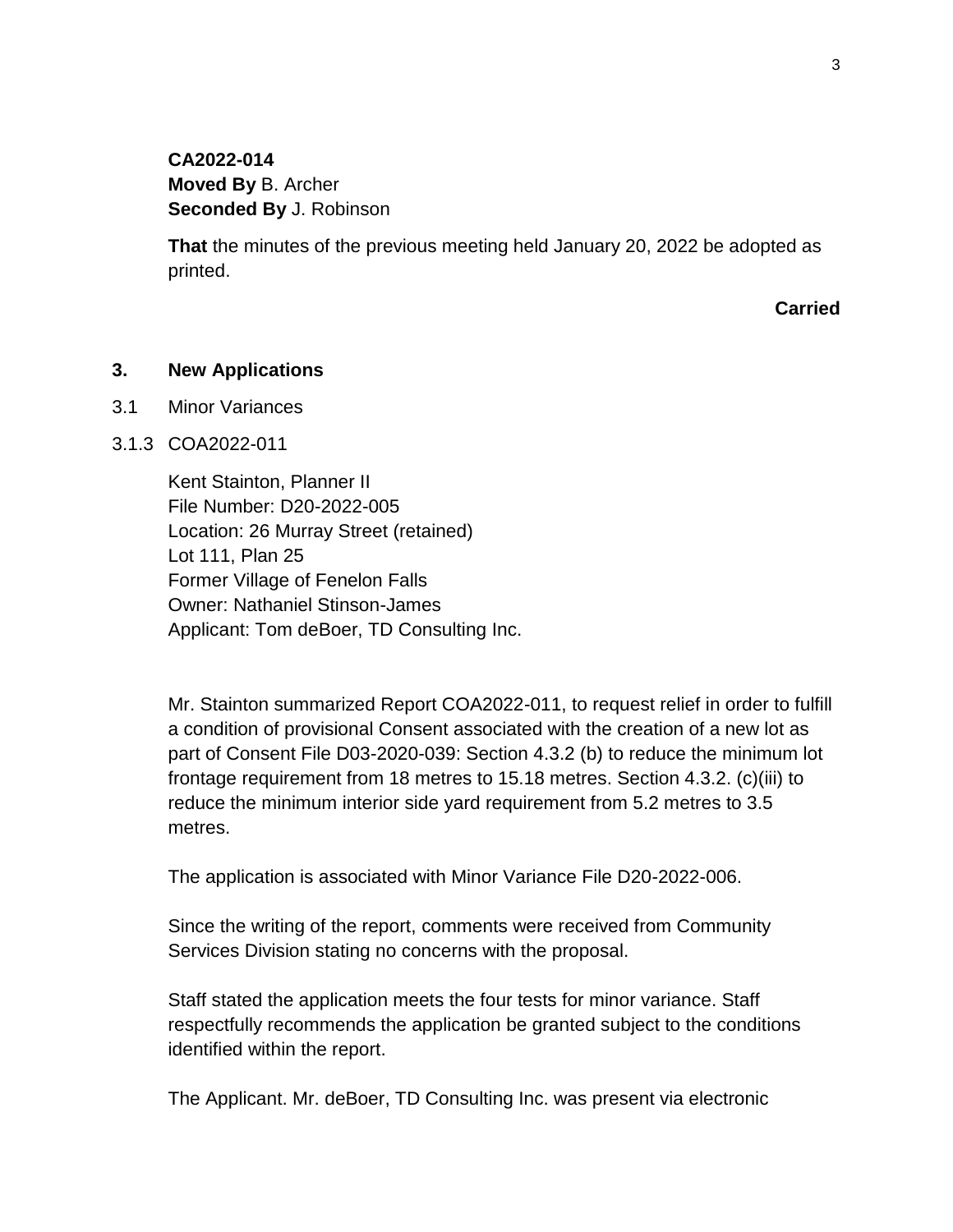participation and spoke to the Committee.

Member of the public, Mr. Steve Brown, was present in person.

There were no questions from the Committee or other persons.

**CA2022-017 Moved By** S. Strangway **Seconded By** B. Archer

**That** minor variance application D20-2022-005 be GRANTED, as the application meets the tests set out in Section 45(1) of the Planning Act.

#### **Conditions:**

- 1. **That** the variance shall apply solely to the proposed retained portion of the subject property;
- 2. **That** this minor variance shall be deemed to be refused if the related Application for Consent, D03-2020-039, lapses;
- 3. **That** the building construction related to this approval shall proceed substantially in accordance with the sketches in Appendices C-D submitted as part of Report COA2022-011, which shall be attached to and form part of the Committee's Decision;
- 4. **That** the building construction related to the minor variance shall be completed within a period of thirty-six (36) months after the date of the Notice of Decision, failing which this application shall be deemed to be refused. This condition will be considered fulfilled upon completion of the first Building Inspection

**This approval pertains to the application as described in report COA2022- 011. Fulfillment of all conditions is required for the Minor Variances to be considered final and binding.**

**Carried**

#### 3.1.4 COA2022-012

Kent Stainton, Planner II File Number: D20-2022-006 Location: 26 Murray Street (severed)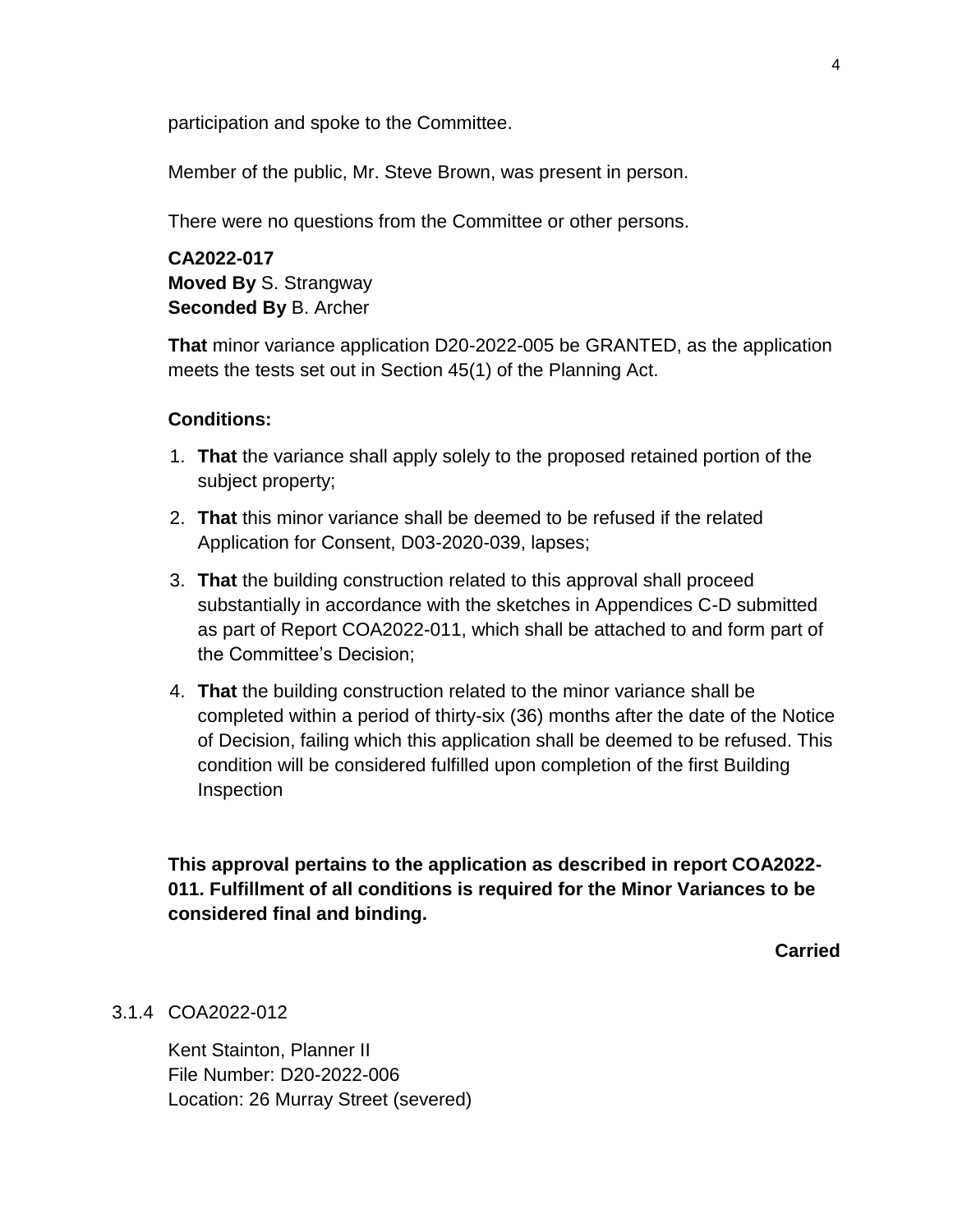Lot 111, Plan 25 Former Village of Fenelon Falls Owner: Nathaniel Stinson-James Applicant: Tom deBoer, TD Consulting Inc.

Mr. Stainton briefly summarized Report COA2022-012, to request relief in order to fulfill a condition of provisional Consent associated with the creation of a new lot as part of Consent File D03-2020-039: Section 4.3.2 (b) to reduce the minimum lot frontage requirement from 18 metres to 15.18 metres. Section 4.3.2. (c)(iii) to reduce the minimum interior side yard requirement from 5.2 metres to 3.5 metres.

The application is associated with previous Minor Variance File D20-2022-005.

Since the writing of the report, comments were received from Community Services Division stating no concerns with the proposal.

Staff stated the application meets the four tests for minor variance. Staff respectfully recommends the application be granted subject to the conditions identified within the report.

The Applicant. Mr. deBoer, TD Consulting Inc. was present via electronic participation and spoke to the Committee.

Member of the public, Mr. Steve Brown, was present in person.

There were no questions from the Committee or other persons.

Mr. Brown left the meeting at 1:29pm.

**CA2022-018 Moved By** Councillor Yeo **Seconded By** J. Robinson

**That** minor variance application D20-2022-006 be GRANTED, as the application meets the tests set out in Section 45(1) of the Planning Act.

#### **Conditions:**

1. **That** the variance shall apply solely to the proposed severed portion of the subject property;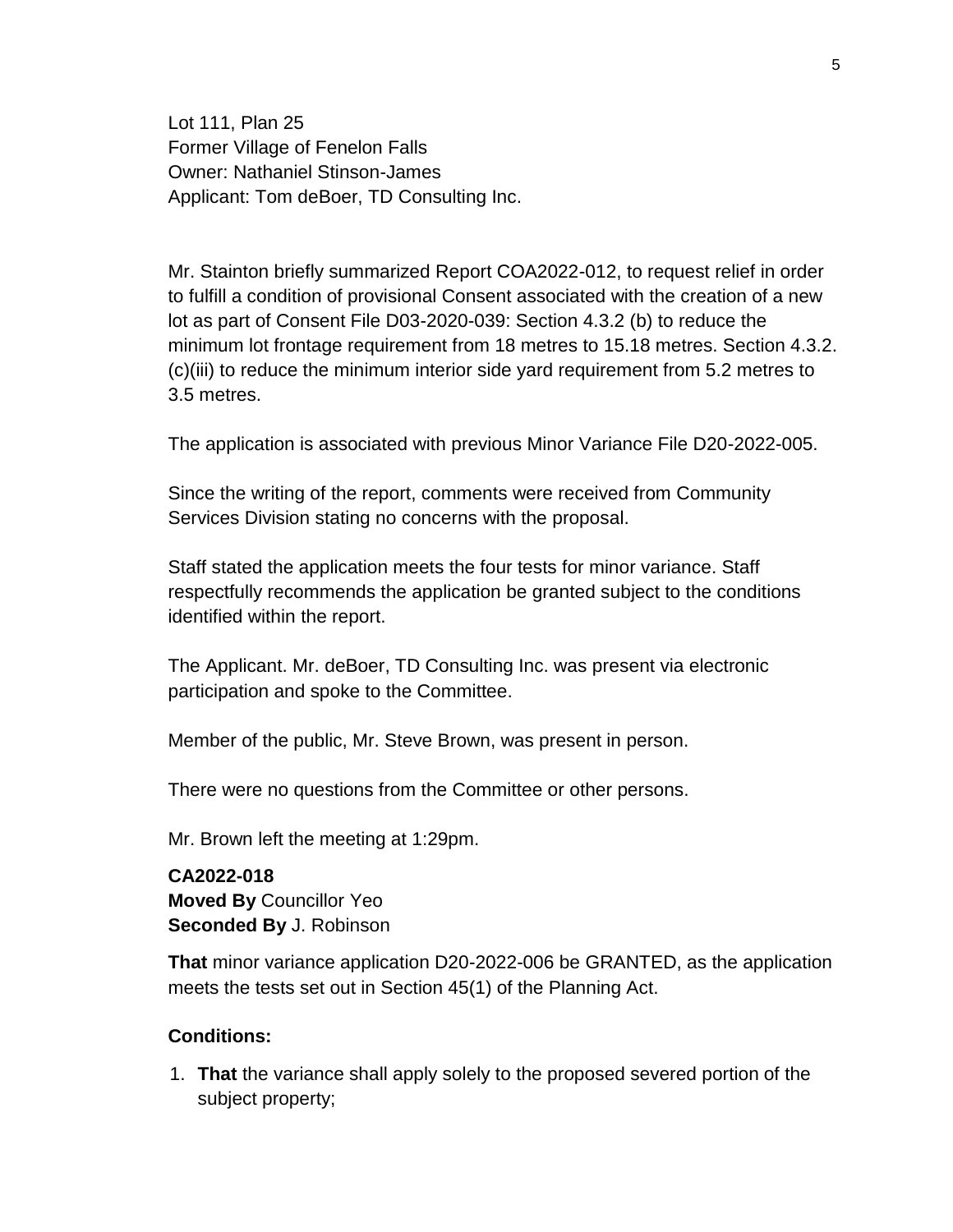- 2. **That** this minor variance shall be deemed to be refused if the related Application for Consent, D03-2020-039, lapses;
- 3. **That** the building construction related to this approval shall proceed substantially in accordance with the sketches in Appendices C-D submitted as part of Report COA2022-012, which shall be attached to and form part of the Committee's Decision;
- 4. **That** the building construction related to the minor variance shall be completed within a period of thirty-six (36) months after the date of the Notice of Decision, failing which this application shall be deemed to be refused. This condition will be considered fulfilled upon completion of the first Building Inspection.

## **This approval pertains to the application as described in report COA2022- 012. Fulfillment of all conditions is required for the Minor Variances to be considered final and binding.**

**Carried**

#### 3.1.1 COA2022-009

David Harding, Planner II, RPP, MCIP File Number: D20-2022-001 Location: 71 Wychwood Crescent Part of Lot 2, Plan 181 Former Village of Fenelon Falls Owner: Benjamin Ferguson Applicant: Jason Marshall

Mr. Harding summarized Report COA2022-009, to request various reliefs in order to permit a two storey addition to the dwelling.

Since the writing of the report, comments were received from Kawartha Region Conservation Authority and Community Services Department noting no concerns with the proposal.

Staff stated the application meets the four tests for minor variance. Staff respectfully recommends the application be granted subject to the conditions identified within the report.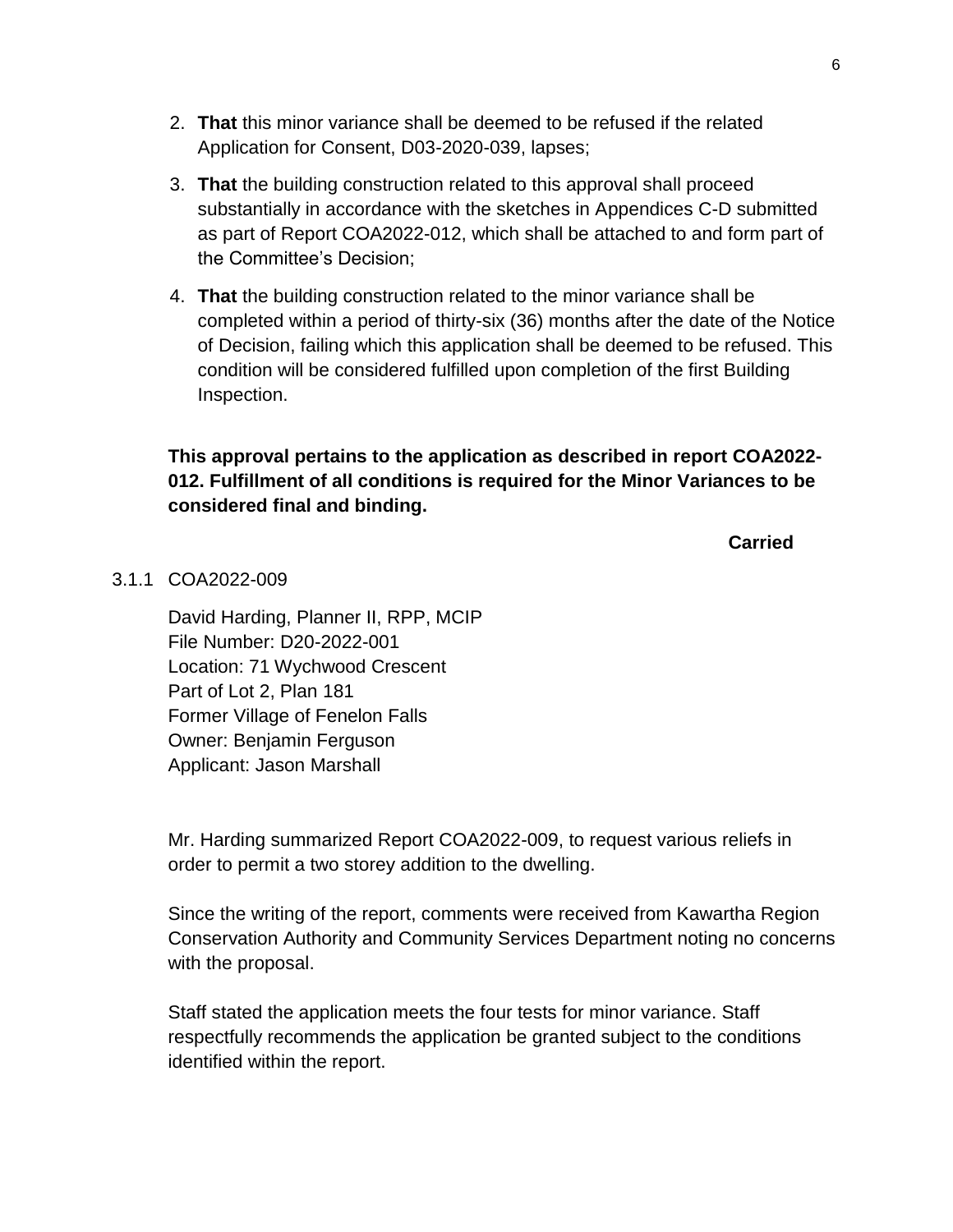The Committee asked staff for clarification as to parking space relief sought. Staff confirmed the relief is to reduce the parking space requirement from 2 to 1.

The Committee had additional questions:

- 1) Where would additional vehicles park?
- 2) Should a condition be imposed to require an entrance permit?
- 3) Is a license required for the encroachment?

Staff responded to Committee's questions, clarifying that the parking situation is existing. The other matters were outside the boundaries of the lot and concerned pre-existing development, and therefore could not have a condition reasonably imposed. Staff stated other City departments were in a position to deal with the various concerns and the owner had been connected with Realty Services Division to address the encroachment. Ms. Barrie, Manager of Planning concurred with Mr. Harding's response, stating that the Committee has to keep within the parameters of Section 45 of the Planning Act, which empowers the Committee to attach conditions to Minor Variance decisions. The best mechanism is to educate the proponent and other departments about matters within the jurisdiction of other municipal departments. Councillor Yeo agreed with the Manager of Planning.

Ms. Barrie assured the Committee that Realty Services is aware of the encroachment through staff connecting with their office as well as the applicant connecting with them.

The applicant, Mr. Jason Marshall, was present via electronic participation and thanked staff.

No further questions from the Committee or other persons.

**CA2022-015 Moved By** S. Strangway **Seconded By** Councillor Yeo

**That** minor variance application D20-2022-001 be GRANTED, as the application meets the tests set out in Section 45(1) of the Planning Act.

#### **Conditions:**

1. **That** the building construction related to this approval shall proceed substantially in accordance with the sketch in Appendix C and elevations in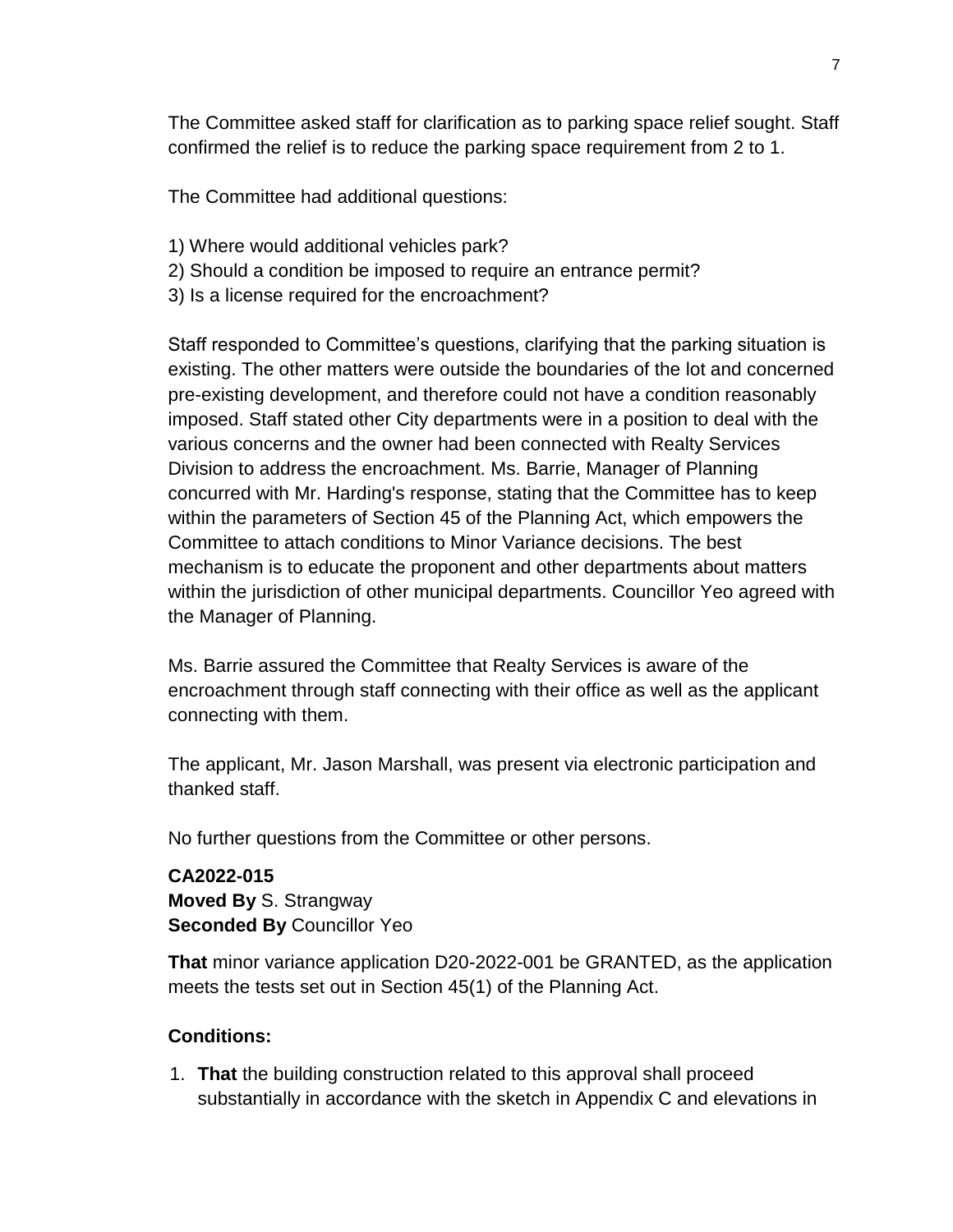Appendix D submitted as part of Report COA2022-009, which shall be attached to and form part of the Committee's Decision; and

2. **That** the building construction related to the minor variances shall be completed within a period of twenty-four (24) months after the date of the Notice of Decision, failing which this application shall be deemed to be refused. This condition will be considered fulfilled upon completion of the first Building Inspection.

## **This approval pertains to the application as described in report COA2022- 009. Fulfillment of all conditions is required for the Minor Variances to be considered final and binding.**

**Carried**

## 3.1.2 COA2022-010

David Harding, Planner II, RPP, MCIP File Number: D20-2022-003 Location: 3 Francis Street West Part of Lot 1 and 2, South Side of Francis Street, West Side of Colborne Street, Plan 100 Former Village of Fenelon Falls Owner: Greig Group Ltd. Applicant: Tom deBoer, TD Consulting Inc.

Mr. Harding summarized Report COA2022-010, the purpose and effect is to request relief to reduce the parking requirement from 33 to 17 to permit an addition to an eating establishment.

Since the writing of the report, comments were received from Community Services Department noting no concerns with the proposal.

Staff stated the application meets the four tests for minor variance. Staff respectfully recommends the application be granted subject to the conditions identified within the report.

The Committee had the following questions:

1) Is the payment refundable if the intensity of use decreases?

2) Is this a one time payment?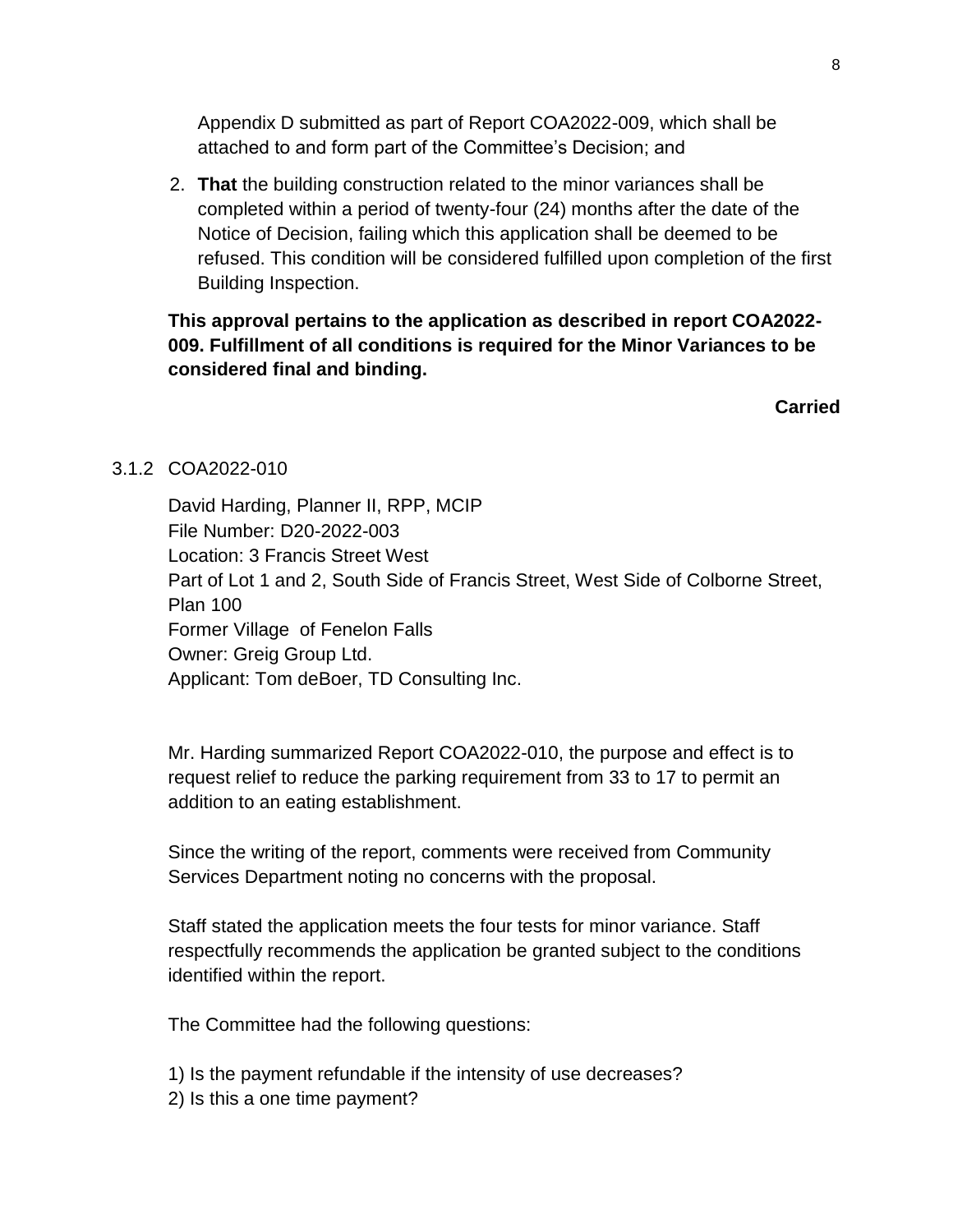3) Are other establishments in Fenelon Falls subject to the parking payment?

Staff replied that it is a one-time non-refundable payment that is triggered within the Fenelon Falls Central Business District whenever a change of use and/or building expansion results in the need for additional parking.

The applicant, Mr. deBoer of TD Consulting Inc. was present via electronic participation.

No further questions from the Committee or other persons.

**CA2022-016 Moved By** S. Richardson **Seconded By** B. Archer

**That** minor variance application D20-2022-003 be GRANTED, as the application meets the tests set out in Section 45(1) of the Planning Act.

## **Conditions:**

- 1. **That** the building construction related to this approval shall proceed substantially in accordance with the sketch in Appendix C and generally in accordance with the floorplans in Appendix D submitted as part of Report COA2022-010, which shall be attached to and form part of the Committee's Decision;
- 2. **That** prior to the issuance of a building permit the owner enter into an agreement with the City respecting the payment of cash-in-lieu of the provision of required parking spaces in the sum of \$36,000, which is the equivalent of nine (9) new off-site parking spaces; and
- 3. **That** the building construction related to the minor variance shall be completed within a period of twenty-four (24) months after the date of the Notice of Decision, failing which this application shall be deemed to be refused. This condition will be considered fulfilled upon completion of the first Building Inspection.

**This approval pertains to the application as described in report COA2022- 010. Fulfillment of all conditions is required for the Minor Variance to be considered final and binding.**

**Carried**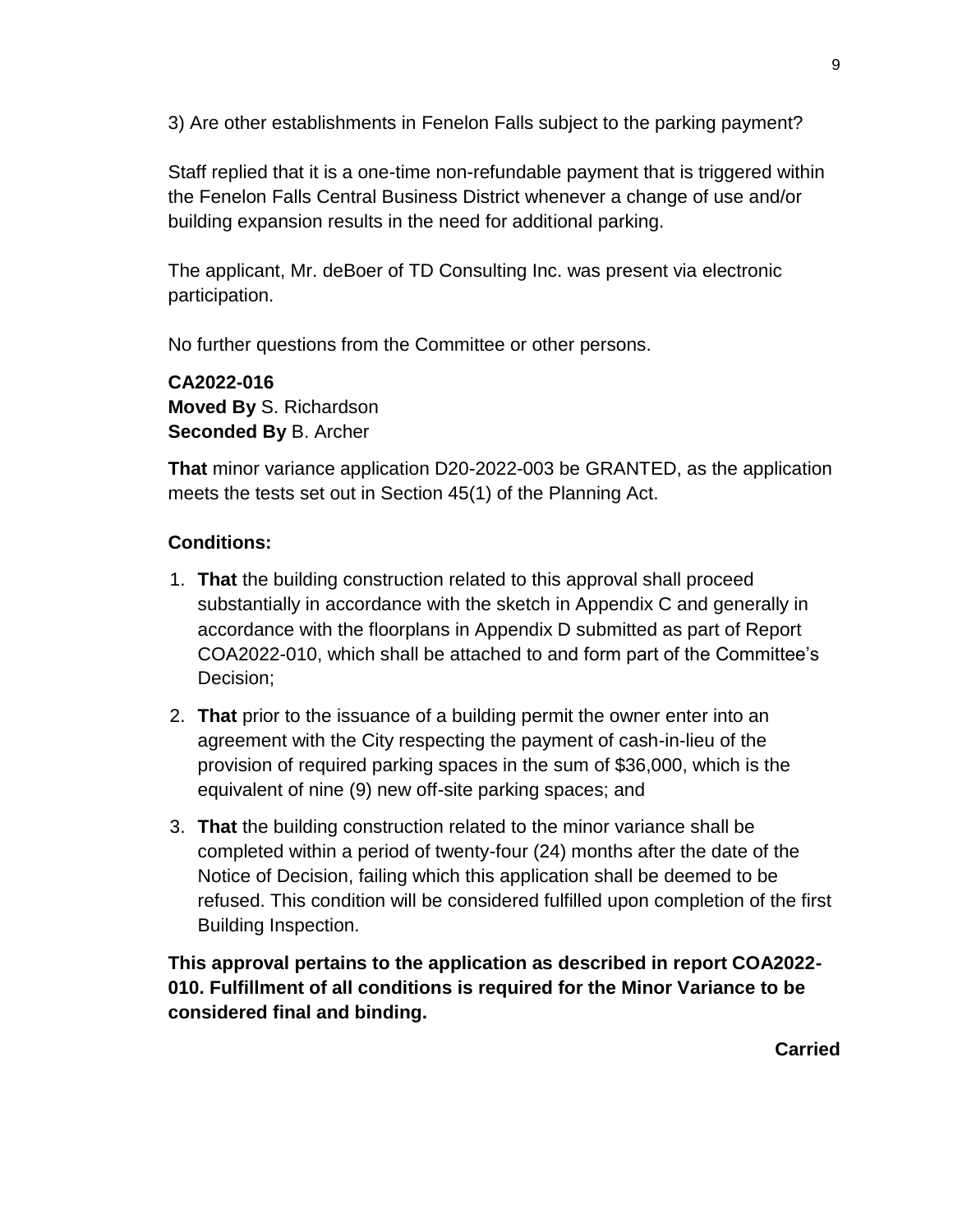#### 3.1.5 COA2022-013

Kent Stainton, Planner II File Number: D20-2022-007 Location: 145 Queen Street Plan 100, Lots 7 and 8 South Queen Former Village of Fenelon Falls Owners: Andrew Harrison and Bonnie Druery Applicant: Susanne Murchison, Chief Building Official

Mr. Stainton noted for the record that within the notice of public hearing for this application an incorrect geographic area was referenced as 'Geographic Township of Fenelon Falls' with the correct title being the 'former Village of Fenelon Falls.' The correct legal description and key map of this property were provided along with the correct section of the Village of Fenelon Falls Zoning By-Law and relief being sought.

Mr. Stainton summarized report COA2022-013, to request relief to increase the maximum allowable lot coverage for all accessory buildings and structures in order to permit the construction of a detached garage.

Mr. Stainton noted a minor modification to Condition 1 of the report. The Sketches in Appendix D do not match the construction of the detached garage to date and suggested the wording of the recommendation be amended to reflect this.

Since the writing of the report, comments were received from Community Services Division stating no concerns with the proposal.

Staff stated the application meets the four tests for minor variance. Staff respectfully recommends the application be granted subject to the conditions identified within the report as amended.

The Committee questioned page 2 of 5 "Background", of the report and asked how this application came before the Committee. Staff deferred the question to Ms. Murchison, Chief Building Official. Ms. Murchison noted that she is the applicant for this application and stated that a building permit was issued for the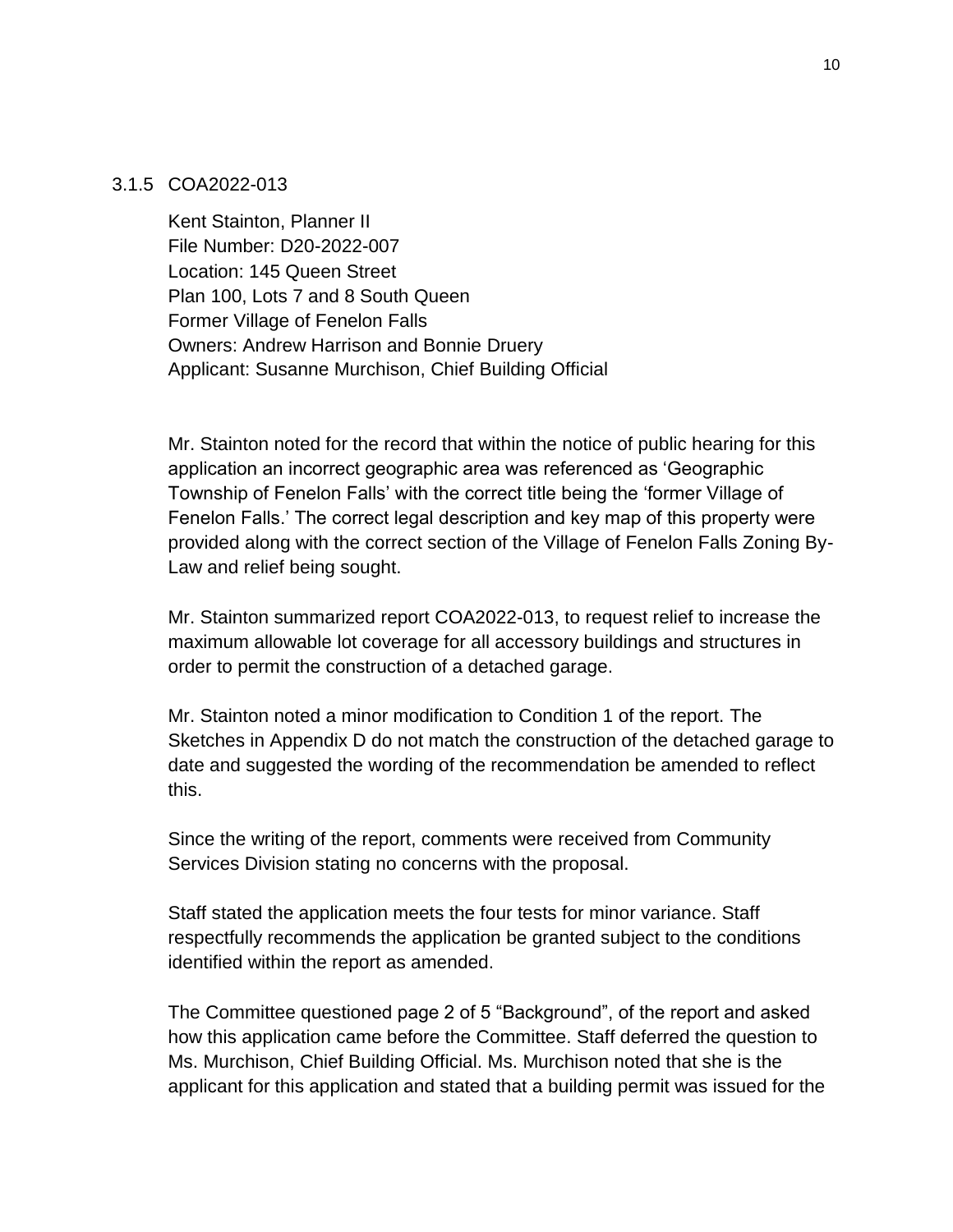garage. The area inspector then realized after the work had started. It was noted he missed the lot coverage for the accessory building and brought it to the CBO's attention. The Building Division are working with the owner to proceed to this point to obtain a variance to address the lot coverage.

The Committee followed up on page 2 of 5, paragraph 2 of the Background section, noting the applicant has agreed to enter into a Deeming By-Law to consolidate the existing lots. Committee asked for confirmation that indeed it should be the owner not the applicant. Staff clarified it should be the owner.

The Committee finished by asking for a review of proposed amended condition 1.

Staff read the amendment to Condition 1.

No further questions from the Committee or other persons.

**CA2022-019 Moved By** S. Strangway **Seconded By** Councillor Yeo

**That** minor variance application D20-2022-007 be GRANTED, as the application meets the tests set out in Section 45(1) of the Planning Act.

## **Conditions:**

- 1. **That** the building construction related to this approval shall proceed substantially in accordance with the sketch in Appendix C and generally in accordance with the sketches in Appendix D submitted as part of Report COA2022-013, which shall be attached to and form part of the Committee's Decision;
- 2. **That** owner shall apply for a deeming by-law for Lots 7 & 8 of Plan 100, and the by-law be in effect;
- 3. **That** the building construction related to the minor variances shall be completed within a period of twenty-four (24) months after the date of the Notice of Decision, failing which this application shall be deemed to be refused. This condition will be considered fulfilled upon completion of the first Building Inspection.

**This approval pertains to the application as described in report COA2022- 013. Fulfillment of all conditions is required for the Minor Variance to be considered final and binding.**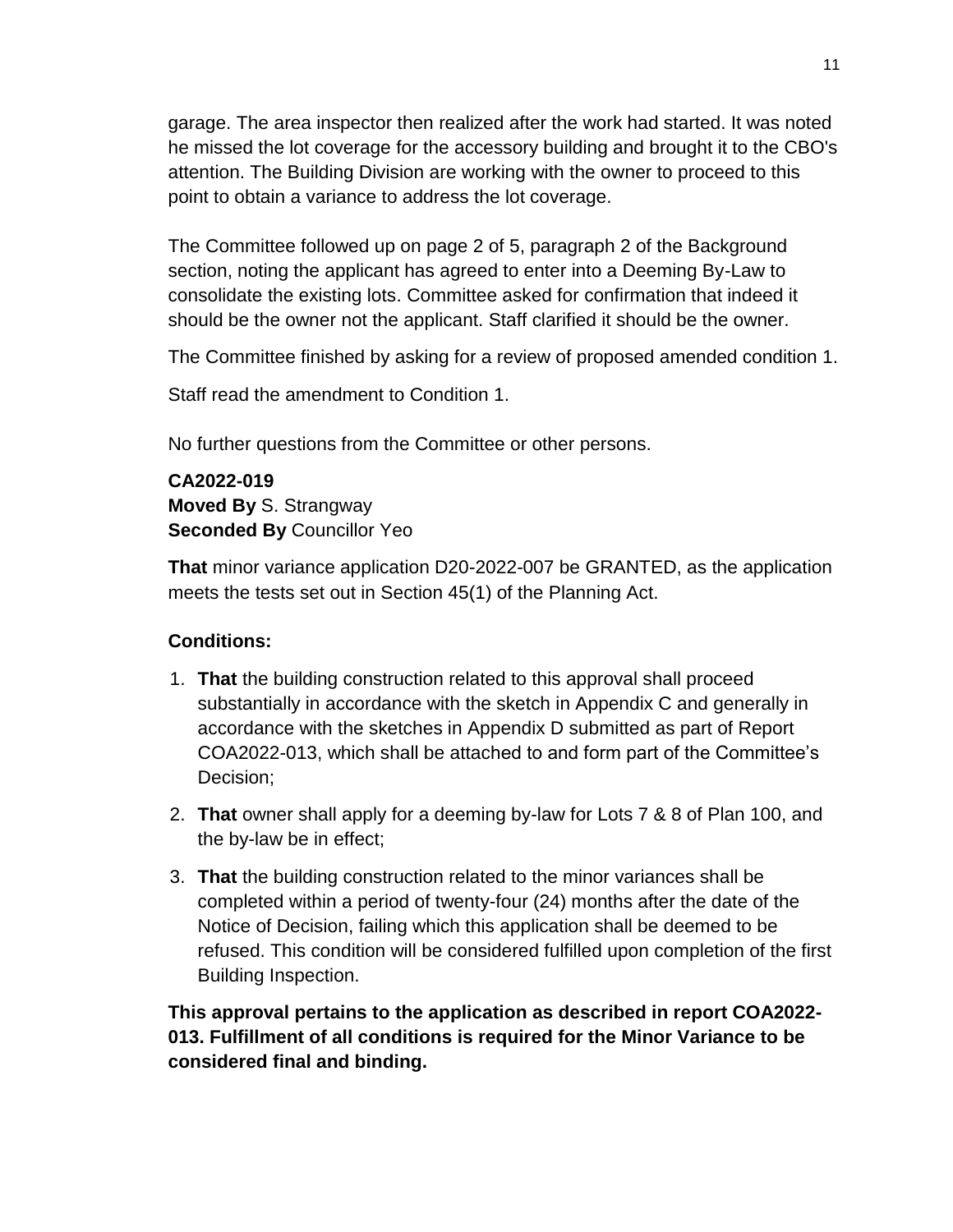#### 3.1.6 COA2022-014

David Harding, Planner II, RPP, MCIP File Number: D20-2022-008 Location: 228 Hilton's Point Road Part of Lots 8 and 9, Concession 9, and Part of Road Allowance Between Lots 8 and 9 Geographic Township of Laxton Owners: Kevin Chynoweth and Dietra Chynoweth (McLean-Parfitt) Applicant: Kevin Chynoweth

Mr. Harding summarized Report COA2022-014, to request relief to increase the maximum permitted height of an accessory building to permit the construction of a detached garage.

Since the writing of the report, comments were received from Community Services Department stating no concerns with the proposal.

Staff stated the application meets the four tests for minor variance. Staff respectfully recommends the application be granted subject to the conditions identified within the report.

The Committee asked about the height of the garage, if the hoist was to become part of a home occupation, and if a condition was required to remove the existing detached garage and temporary shelter.

Staff stated that a condition to remove the buildings was not necessary as they would be removed to permit the new garage.

The owners, Dietra and Kevin Chynoweth were present via electronic participation and spoke to the height of the garage and the removal of existing structures. The owners thanked staff for the report.

No further questions from the Committee or other persons.

**CA2022-020 Moved By** Councillor Yeo **Seconded By** J. Robinson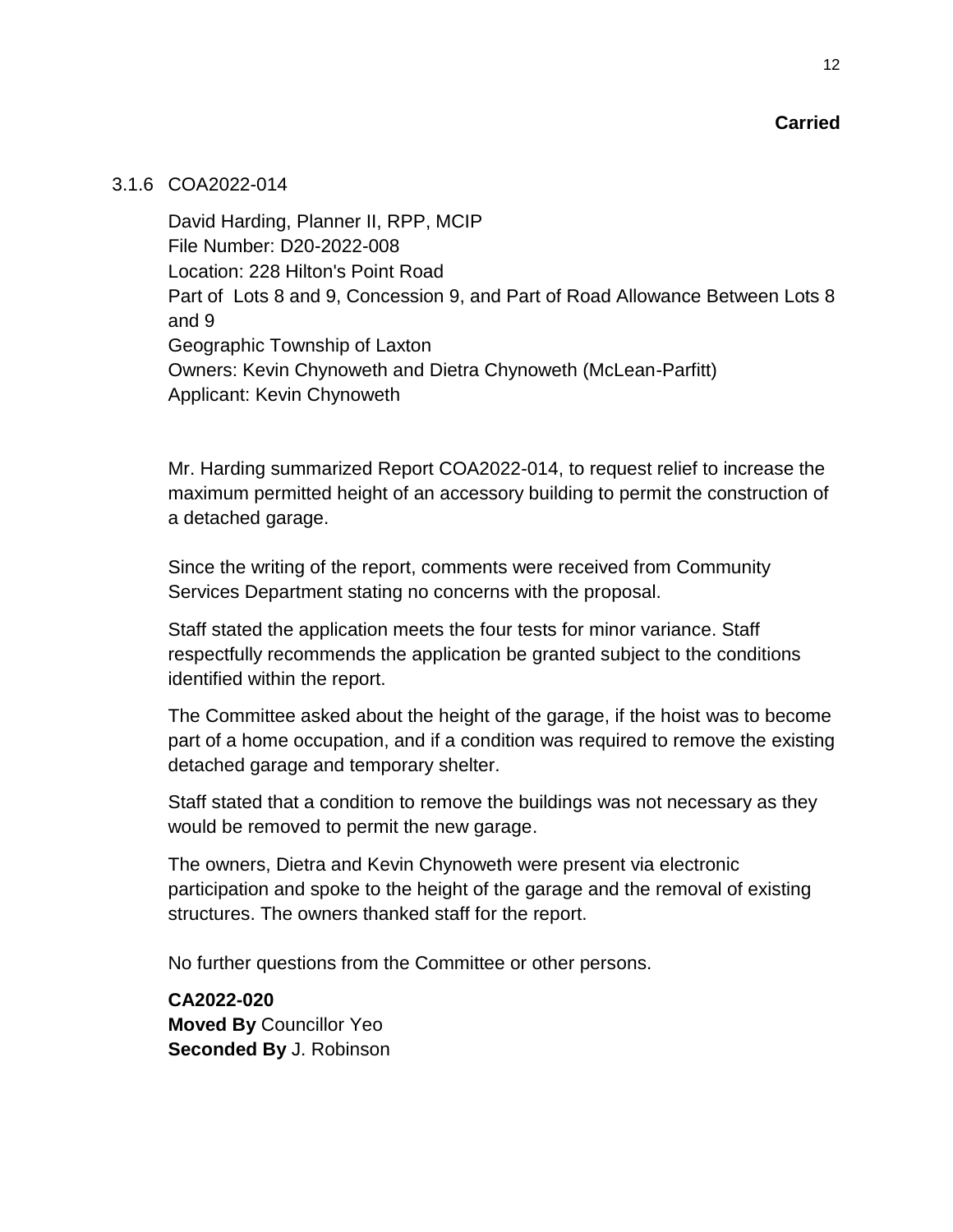**That** minor variance application D20-2022-008 be GRANTED, as the application meets the tests set out in Section 45(1) of the Planning Act.

#### **Conditions:**

1) That the building construction related to this approval shall proceed substantially in accordance with the sketch in Appendix C and elevations in Appendix D submitted as part of Report COA2022-014, which shall be attached to and form part of the Committee's Decision,

2) That the detached garage shall not exceed one (1) storey; and

3) That the building construction related to the minor variance shall be completed within a period of twenty-four (24) months after the date of the Notice of Decision, failing which this application shall be deemed to be refused. This condition will be considered fulfilled upon completion of the first Building Inspection.

## **This approval pertains to the application as described in report COA2022- 014. Fulfillment of all conditions is required for the Minor Variance to be considered final and binding.**

**Carried**

## 3.1.7 COA2022-015

Kent Stainton, Planner II File Number: D20-2022-009 Location: 24 Flint Street Part Lot 14, Concession 10 Geographic Township of Fenelon Owner: Laura Nigro, 707811 Ontario Inc.

Mr. Stainton noted for the record that the notice of public hearing for minor variance referenced the 'Town of Lindsay' instead of the 'Geographic Township of Fenelon'. However the legal description, map, section of the Zoning By-law and reliefs were correct.

Mr. Stainton summarized Report COA2022-015, to request relief to reduce the minimum rear yard setback in order to permit the construction of a detached garage with storage loft.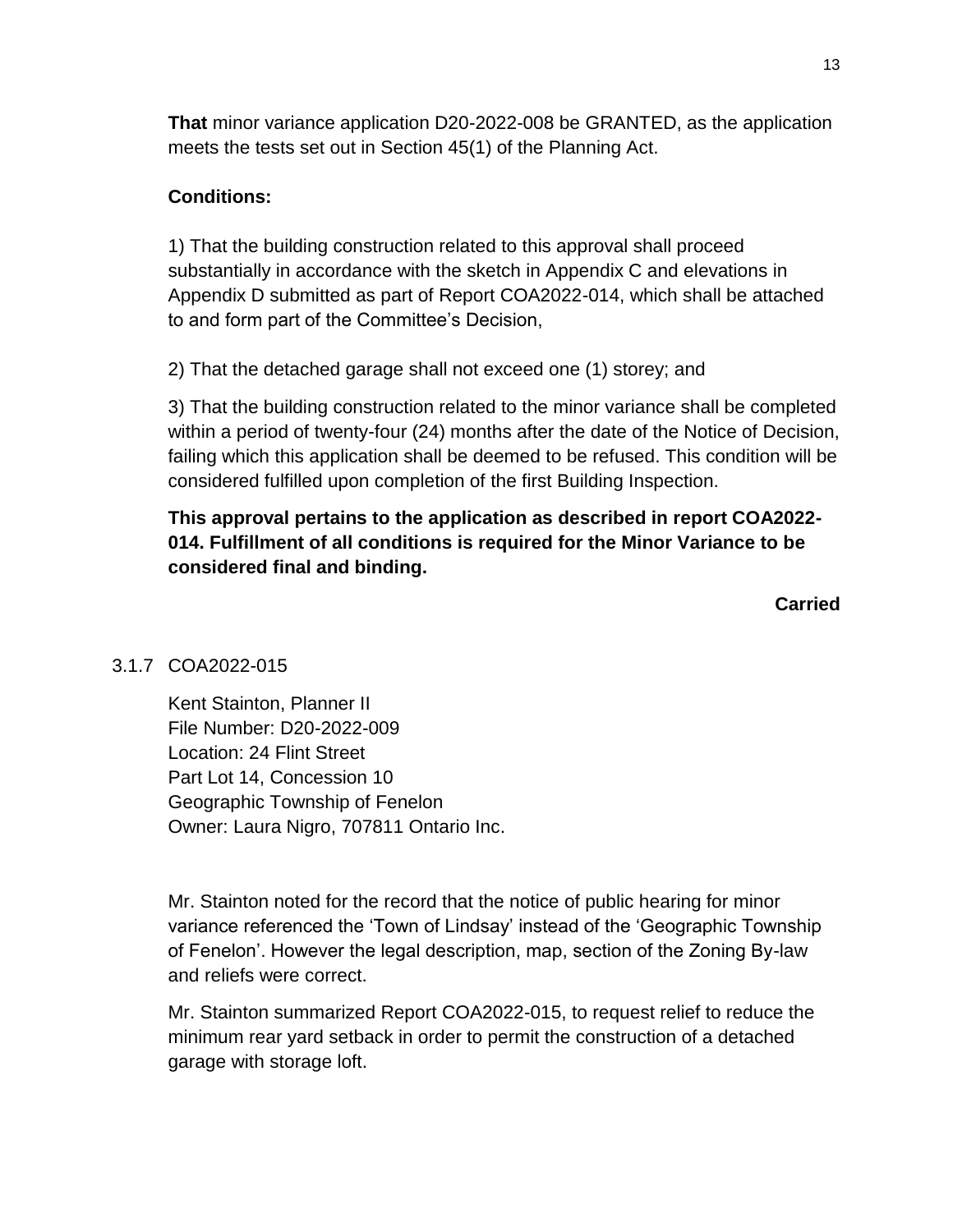Since the writing of the report, comments were received from Community Services and the Supervisor of Part 8 Sewage Systems of the Building and Sewage Division noting no concerns. The Resources Planner at the Kawartha Region Conservation Authority noted the entire property is regulated and that a permit would be required.

Staff stated the application meets the four tests for minor variance. Staff respectfully recommends the application be granted subject to the conditions identified within the report.

The Committee had the following questions:-

1) What is the permitted height of a garage without a minor variance within the Fenelon Zoning By-Law - Allowable height is 5 metres from grade to mid point of the rafter of an accessory structure. The proposal is within the height provision.

2) What is the definition of storage loft within the Fenelon Zoning By-Law - There is not a definition, however for this garage, it is not eligible for an ARU as it is on a private road and the lot is too small based on being located on private servicing.

3) Is there a condition required to obtain a permit from KRCA - It is applicable law to obtain a 182/06 permit. Ms. Murchison, CBO confirmed that when in a regulated area of mapping they will require a 182/06 permit from KRCA before they can obtain a building permit.

The applicant was not present at the meeting.

No further questions from the Committee or other persons.

It was noted that Member Robinson left the meeting at 3:02pm.

**CA2022-021 Moved By** S. Richardson **Seconded By** S. Strangway

**That** minor variance application D20-2022-009 be GRANTED, as the application meets the tests set out in Section 45(1) of the Planning Act.

## **Conditions:**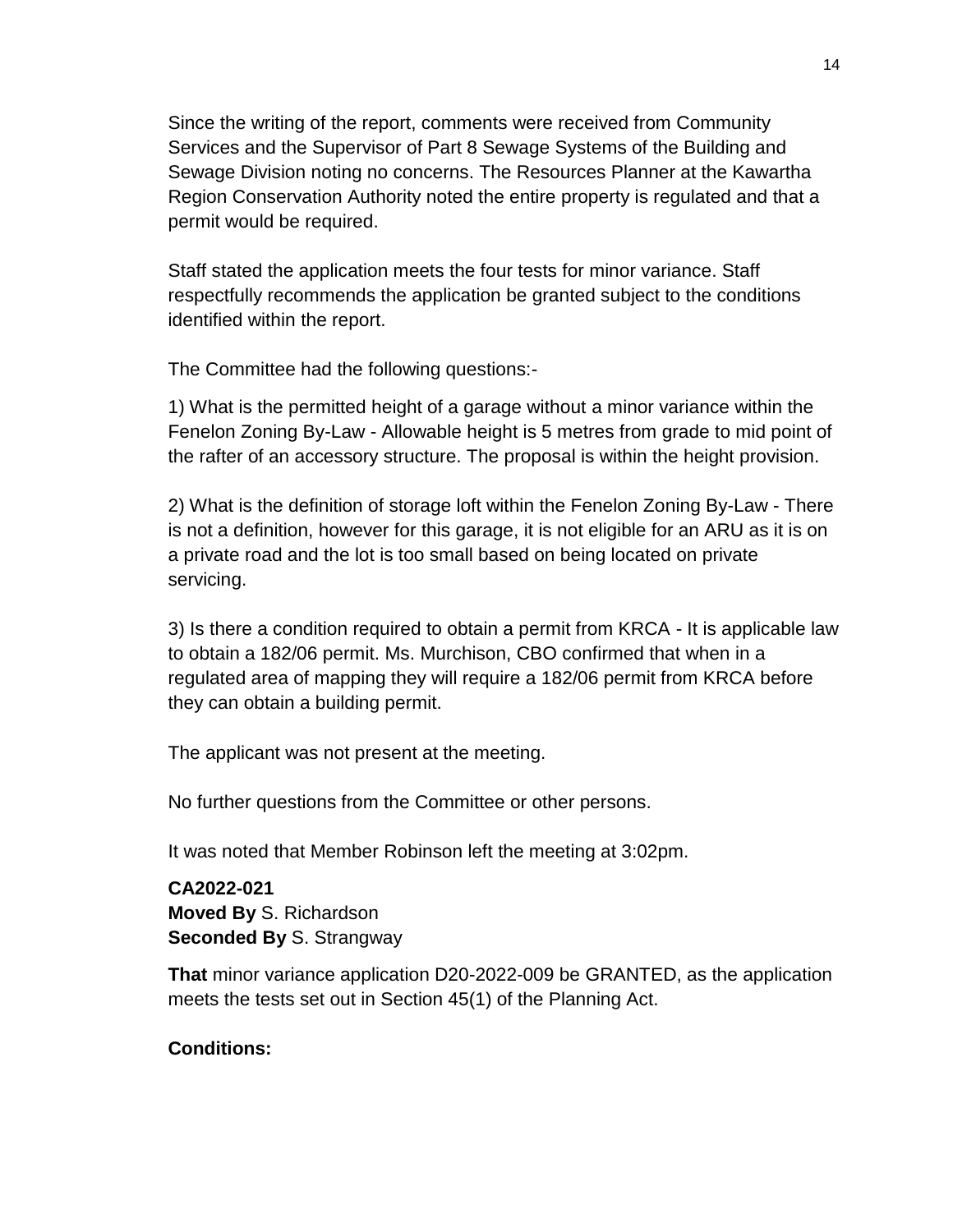- 1. **That** the building construction related to this approval shall proceed substantially in accordance with the sketches in Appendices C - D submitted as part of Report COA2022-015, which shall be attached to and form part of the Committee's Decision; and
- 2. **That** the building construction related to the minor variances shall be completed within a period of twenty-four (24) months after the date of the Notice of Decision, failing which this application shall be deemed to be refused. This condition will be considered fulfilled upon completion of the first Building Inspection.

## **This approval pertains to the application as described in report COA2022- 015. Fulfillment of all conditions is required for the Minor Variances to be considered final and binding.**

**Carried**

3.2 Consents

## **4. Deferred Applications**

- 4.1 Minor Variances
- 4.2 Consents

#### **5. Other Business**

Ms. Barrie spoke to the delay in commencing the meeting.

There appeared to be a miscommunication with a member of the public. The gentleman was made aware of proceedings and was under the misunderstanding that he was authorized to enter both City Hall as well as Council Chambers, and was not aware of the City's protocol for electronic participation. Chair Robertson and Staff gathered details and consulted with both Deputy Clerk as well as CAO's office and concluded under the circumstances it was reasonable and appropriate to permit the gentleman to remain in Council Chambers. The gentleman confirmed his vaccination status and answered/signed the screening questions.

The Chair suggested that the agenda be amended to accommodate the two matters at the outset of the meeting so that the gentleman could promptly leave when that part of the public meeting was over. Staff agreed and took additional steps to prevent a like-occurrence in the future.